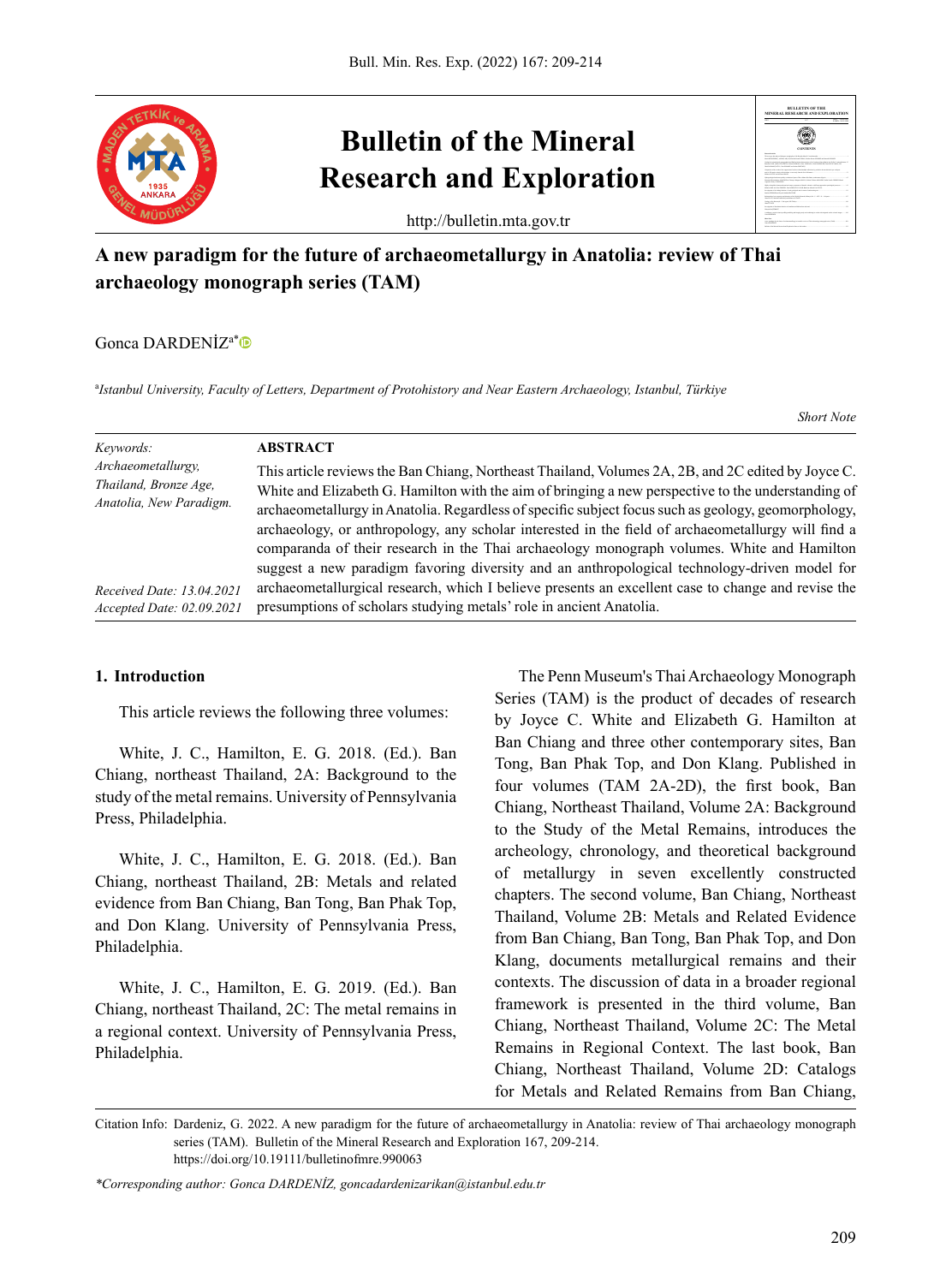Ban Tong, Ban Phak Top, and Don Klang, covers the metal-related evidence from the sites and will be published in 2021.

The significance of reviewing the TAM series for the Bulletin of the Mineral Research and Exploration (MTA) of Turkey is two-fold: First, the volumes put Southeast Asian metallurgy in a regional context, which should convince scholars in Turkey–and abroad–to concentrate on micro regional research while also keeping the global context in mind. Regardless of specific subject focus such as geology, geomorphology, archeology, or anthropology, any scholar interested in the field of archaeometallurgy will find a comparanda of their research in the TAM volumes. Second, the volumes, particularly TAM 2A, urge a shift from the linear cultural evolutionary model to the anthropological technology-driven model in the evaluation and interpretation of metallurgical data. This new model, which the editors of the volumes name the *New Paradigm*, is vital in obtaining a broader understanding and global vision of ancient Anatolian metallurgy. Research related to archaeometallurgy in Anatolia has long been (and still is) under the influence of Childe's technologically deterministic model. Archeologists, archaeometallurgists, and geologists accept the linear sequence of usage of copper, arsenical copper, and copper-tin alloy (i.e, tin bronze) as de facto without putting in enough effort to observe spatial and temporal variations. With the ever-growing archeological and geological evidence, Childe's cultural evolutionary model followers' arguments are insufficient to explain the diversity and different social complexity lines, especially in the bronze age of Anatolia. The New Paradigm opens a venue for scholars to change and revise their presumptions regarding metals' role in ancient Anatolia. I will illustrate this with specifics at the end of the review.

## **2. Review**

TAM 2A deals significantly with the theoretical frame of social processes and the anthropology of technology. As the starting point, White acknowledges chronological problems while discussing stratigraphy along with absolute and relative chronologies in the first two chapters.

Chapter 3 severely criticizes universalist, linear progressive, normative, essentialist, and technologically deterministic perspectives of archaeometallurgical research by referring to them under the umbrella term the Conventional Paradigm. White and Hamilton discuss why archeological ages cannot be equated with technological stages and how this misconception has caused scholars to interpret metals as the prime motivator for social complexity and inequality. Research in different parts of the world now shows that different paths and metallurgical sequences for metallurgy depend on people's idiosyncratic cultural context. Metals did not always significantly contribute to the rise of elites or act as a social catalyst for the emergence of social classes. As the authors wisely put in the chapter's title (Debunking the Conventional Paradigm), such evaluations and generalizations stemming from scholars with Marxist backgrounds (e.g., Childe) should be debunked. This chapter casts a dramatic shadow on the oversimplified models drawing an arrow from simple to complex metallurgy and relating it to social complexity.

Chapter 4 is devoted to presenting White and Hamilton's new model for archaeometallurgy, which they call the New Paradigm. The anthropology of technology stands at the core of this model. The authors clarify a series of relevant concepts such as technological systems, choices, styles, traditions, changes, and life history frameworks to highlight the importance of studying metallurgy as a sociotechnical system. Human agency in its social contexts is emphasized (not only for metallurgy but for other technological systems) through a distilled discussion on the adoption of technology. This chapter nicely builds upon the previous one to confirm why archaeometallurgy should not be explained with linear progressive and deterministic approaches in Thailand or globally, and is better defined as less linear and more complex.

Chapter 5 shows how the New Paradigm can assess production, consumption, and exchange patterns of prehistoric economies and their associated societies. The chapter starts with a thorough review of Costin's craft production model (1991) by briefly discussing dependent-independent crafts, part-time and fulltime specialization, and the organization of craft production. For consumption and demand aspects of economies, the authors discuss the differentiation between the definitions of prestige goods (Earle, 1991) and valuables (Dalton, 1977) to question: how metals fit into the economies of the middle-range metal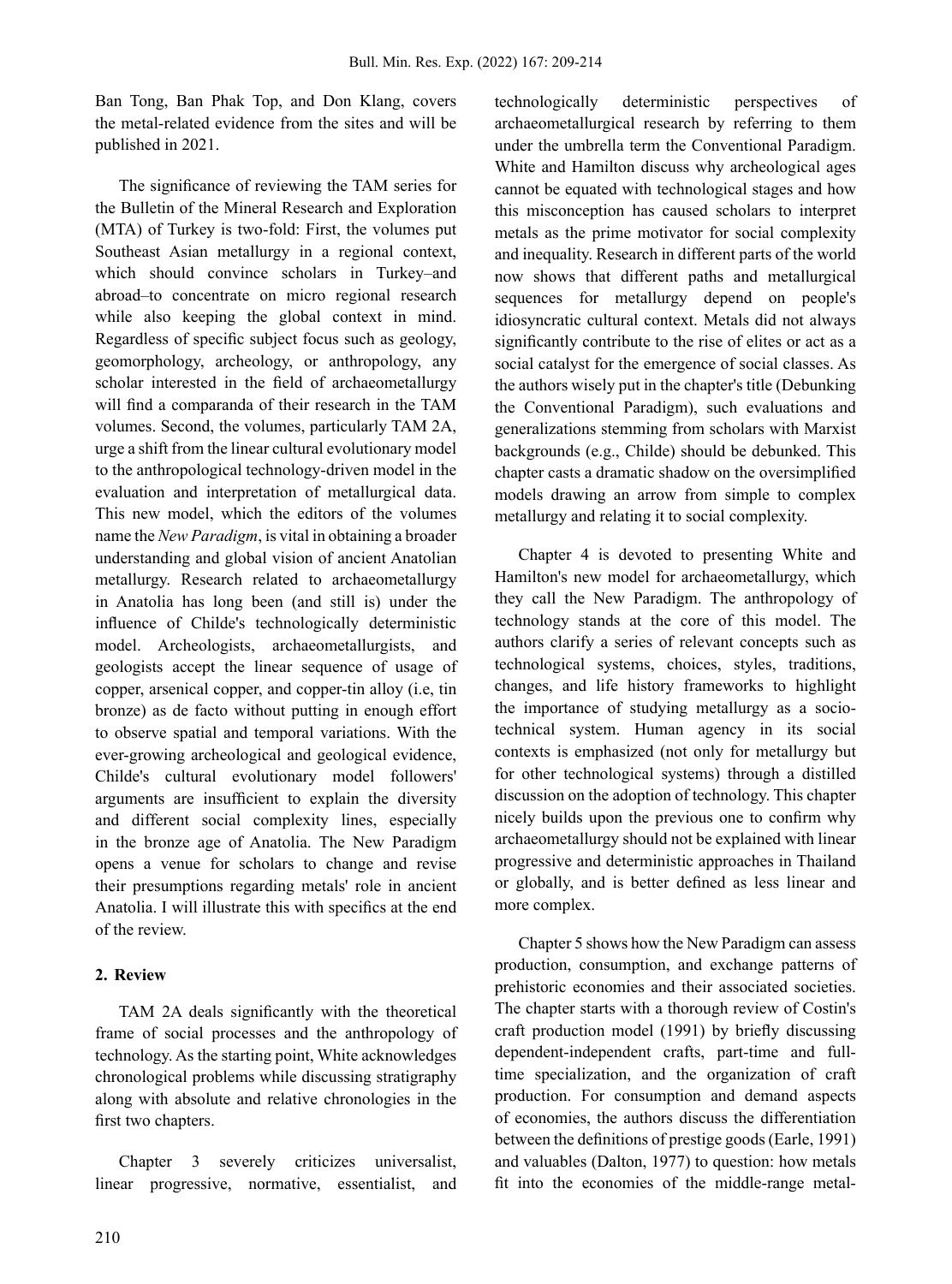age societies of Thailand (page 126). Regarding this query, middle-range societies economics (introduced in Chapter 3) are discussed via wealth accumulation and regional exchange systems. For the economic foundation of the bronze period of Thailand, regional exchange systems are suggested to favor regional heterarchical sociopolitical systems with varying degrees of hierarchies (White, 1995).

Any research related to prehistoric metallurgy needs to address the raw material potential of the region, i.e., whether required resources were readily available for exploitation in nearby areas or not. The accessibility of resources in the landscape directly relates to the region's geology and geomorphology, which is the subject of co-authored Chapter 6 of TAM 2A. Hamilton and White's brief review demonstrates that Ban Chiang and its environs lack mineral resources due to its geology; even though tin, copper, and lead ores are abundant in Southeast Asia. The Ban Chiang culture area sites' metal assemblage reveals that these communities had access to metal from distant sources, which is confirmed with the lead isotope analysis presented in TAM 2C (Chapters 2 and 3). While TAM 2C provides detailed investigations of particular areas in Thailand for prehistoric metallurgy, the authors cautiously remind readers that resources identified in modern surveys might be different than the ones used in prehistory. This particular problem resonates well with prehistoric metallurgy research in Anatolia, where current zones of raw materials and documented resources might not be of metallurgical interest to ancient societies.

In the final chapter (Chapter 7) of TAM 2A, Hamilton presents technical details on the study of archaeological metal (copper, bronze, arsenical copper, antimonial copper, and iron) by expanding the discussion on chaînes opératoires (introduced in Chapter 5). This chapter helps the reader understand the analytical data presented in the following volumes. The dictionary of technical terms appended at the end of the book is useful for anyone interested in archaeometallurgy. TAM 2B includes a similar glossary with related terminology.

TAM 2B dives into the details of the metallurgical remains from Ban Chiang, Ban Tong, Ban Phak Top, and Don Klang. The volume focuses on the archaeometallurgical studies conducted on their assemblages.

In chapter 2, Hamilton introduces the collections, which comprise  $639+$  provenanced pre- and protohistoric metal items. The conservation procedures applied to the artifacts after 1976 (when the material was shipped from Thailand to the Penn Museum in Philadelphia, USA) along with years-long documentation and the database process are explained. The metallographic research relies on microstructural and compositional analysis. Optical microscopy was applied to understand the microstructure (i.e., marks of hammering, annealing, casting, etc.) of metal samples. PIXE (proton-induced X-ray emission spectroscopy), SEM-EDS (scanning electron microscope/ energydispersive X-ray spectroscopy), optical emission spectroscopy, and XRF (X-ray fluorescence) illuminate the compositions. Not all analytical techniques were applied to every sample. Nonetheless, the sample sets from each site cover all the artifact types and periods.

The typological categorization of the metals as personal ornaments, implements, and others, along with sub-groupings and terminologies, are presented in the following chapter (Chapter 3). Morphologies and possible functions of the artifacts lead the way to a broader understanding of the metals' role in pre- and protohistoric communities' lives.

The importance of archaeometallurgical analysis emphasized throughout the TAM volumes is embodied in chapter 4. Hamilton and Samuel K. Nash present the results of laboratory work. The physical and chemical properties of the metals examined via various analytical techniques noted in chapter 2 describe the basic information on the material characteristics of the artifacts. Understanding material properties is described as an essential step to reconstruct not only chaînes opératoires of past technological systems, but also socio-technical systems of metal working (page 61). Various combinations of metal working (e.g., casting, annealing, hammering) and alloy choices are identified (e.g., copper, bronze, tin bronze with lead, bronze high with tin, leaded high-tin bronze, arsenical alloys, impure copper, leaded antimonial copper, iron). The data suggests that the copper-based technology arrived in the Ban Chiang area in an already developed stage. The variety in alloying practices is intriguing; there is no correlation between alloy and artifact types. An enormous analytical data load presents an excellent framework to evaluate changes and diversity for non-state, middle-range societies through time.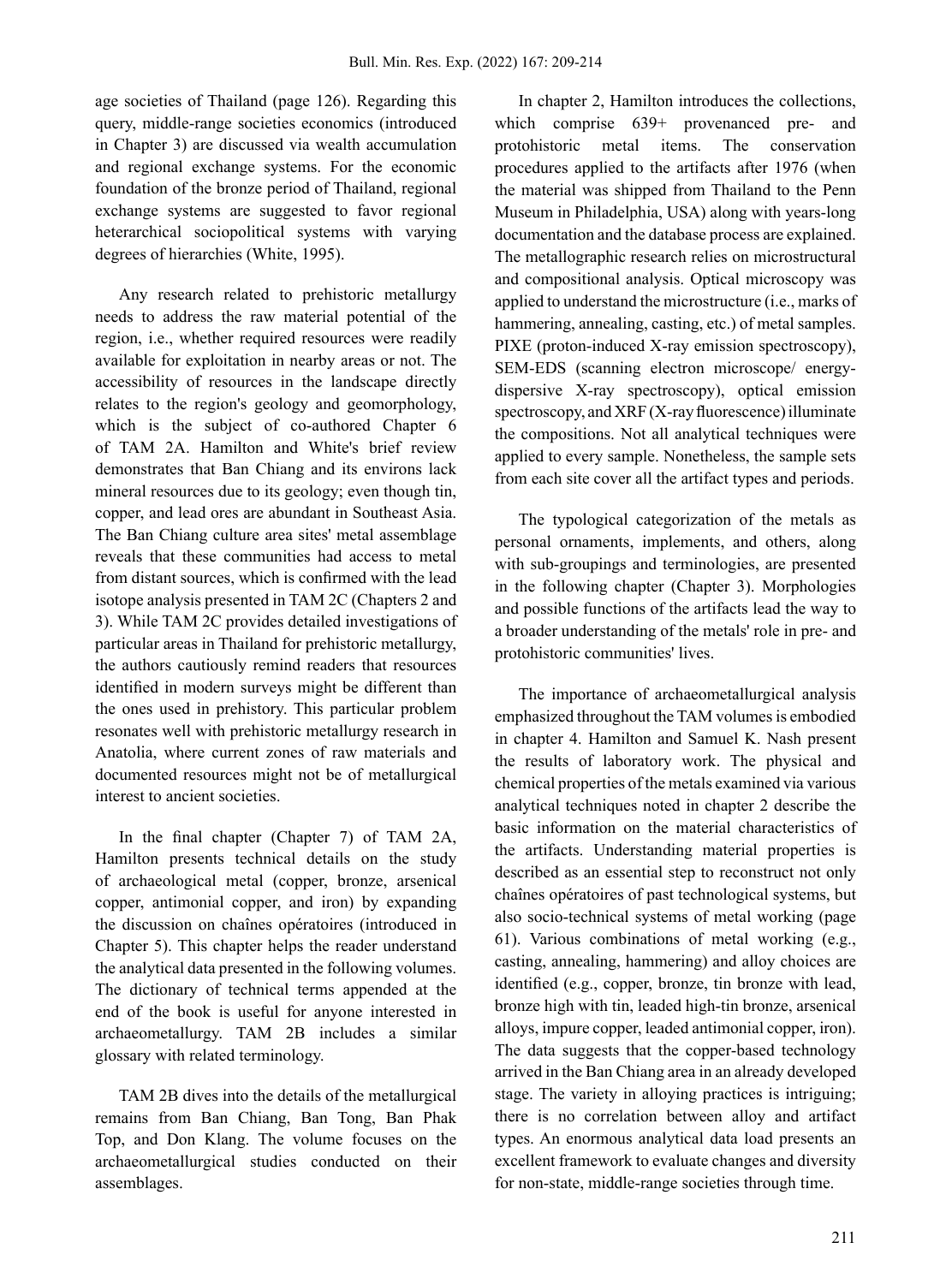William W. Vernon and the editors' co-authored chapter 5 presents evidence related to on-site manufacturing. A total of 102 artifacts, mainly consisting of crucibles and crucible fragments and a small sample-set of molds and slag, were analyzed with a combination of analytical techniques, including thin section petrography, SEM-EDS, and PIXE. The laboratory work conducted on the manufacturing process' remains offers direct and indirect evidence of metal processing, suggesting that the metal production was dispersed, non-specialized, and decentralized. These results add another step towards the New Paradigm.

Chapters 6 and 7 apply the life history framework introduced in TAM 2A chapter 4 to the metal corpus of Ban Chiang, Ban Tong, Ban Phak Top, and Don Klang, all of which are mixed cemetery and occupation sites. Temporally assessed depositional contexts (e.g., burial, non-burial) alongside typological data provide numerous lines of information to examine the study sites' discard and domestic behaviors. The contextual details described in these final chapters of TAM 2B express that metals were part of daily and mortuary life. Whether scholars seek to establish a comprehensive realization of the social role of metals in Southeast Asia or elsewhere (e.g., Anatolia, the Near East), a thorough, non-selective contextual evaluation appears mandatory.

TAM 2C sets the larger regional scene for Southeast Asia's prehistoric metallurgy by deriving evidence from several excavations conducted at primary production zones located in northeastern and central Thailand. In Chapter 2, Vincent Pigott introduces the mining and smelting evidence collected from six sites located in the Khao Wong Prachan Valley in central Thailand, Phu Lon in the northeast, and Sepon in Laos. These sites reveal the most extensive archaeological confirmation for prehistoric mining and metallurgy in the middle Mekong and Chao Phraya Basins. Considering the geological backdrop of Thailand with nucleated metallic resource areas reviewed in TAM 2A Chapter 6, mining and smelting evidence at the sites discussed by Pigott are potential candidates for supplying metals (copper) to the greater region. The similarities in artifact typologies and technologies, such as distinctive ways of ore processing, crucible smelting, or the use of bivalve molds suggest connections between the production regions, all of which produced copper to meet the significant demand of consumer sites like Ban Chiang.

The next step in accumulating regional evidence is introducing the results of lead isotope analysis (LIA) by T. Oliver Pryce in Chapter 3. Even though LIA has a drawback in assigning ultimate provenance to metal artifacts, it provides valuable data sets to illuminate the supply chains. Only a small number of artifacts from Ban Chiang (17 samples) and Don Klang (3 samples) were isotopically analyzed as part of the Southeast Asian Lead Isotope Project (SEALIP). Considering the high volume of artifacts presented in TAM 2B from the four sites, the isotopic research conducted on 20 samples appears somewhat limited. The LIA results could not assign provenance(s) to the sample set, which might relate to several pitfalls of the methodology. Thus, the results should not be taken as conclusive. Further regional surveys and excavations not only focusing on modern mining zones, but also on small, local resources, could pinpoint mining locales exploited for non-state, middle-range societies.

Chapter 4 focuses on regional consumer patterns and the relation between production and consumer sites from northeastern and central Thailand. The growing number of excavations at the consumer sites in the region allows Hamilton and White to establish a regional perspective to analyze various behavioral and socio-technical dynamics between producer and consumer communities. This chapter reviews the archaeometallurgical data unearthed at 34 sites in northern northeastern, southern northeastern, and central Thailand. The Tables 4.1 and 4.2 provided are especially useful to understand the data (i.e., chronology, context, artifact type, analytical work) collected from hard-to-find publications and theses (page 65). However, this review chapter compiles only sources written in English. Regarding the fact that the Three Age system was discussed and determined to be insufficient for Southeast Asia (TAM 2A, Chapter 3; White, 2017), the working regional chronology provided in Table 4.4 as a color plate appears wellprepared and extremely useful. Overall, this relatively long chapter offers the reader an in-depth review of consumption patterns at prehistoric sites located in different subregions of Thailand.

Chapter 5 incorporates the data collected from the four case sites (TAM 2B) into the copper production and regional consumer sites (TAM 2C). This regional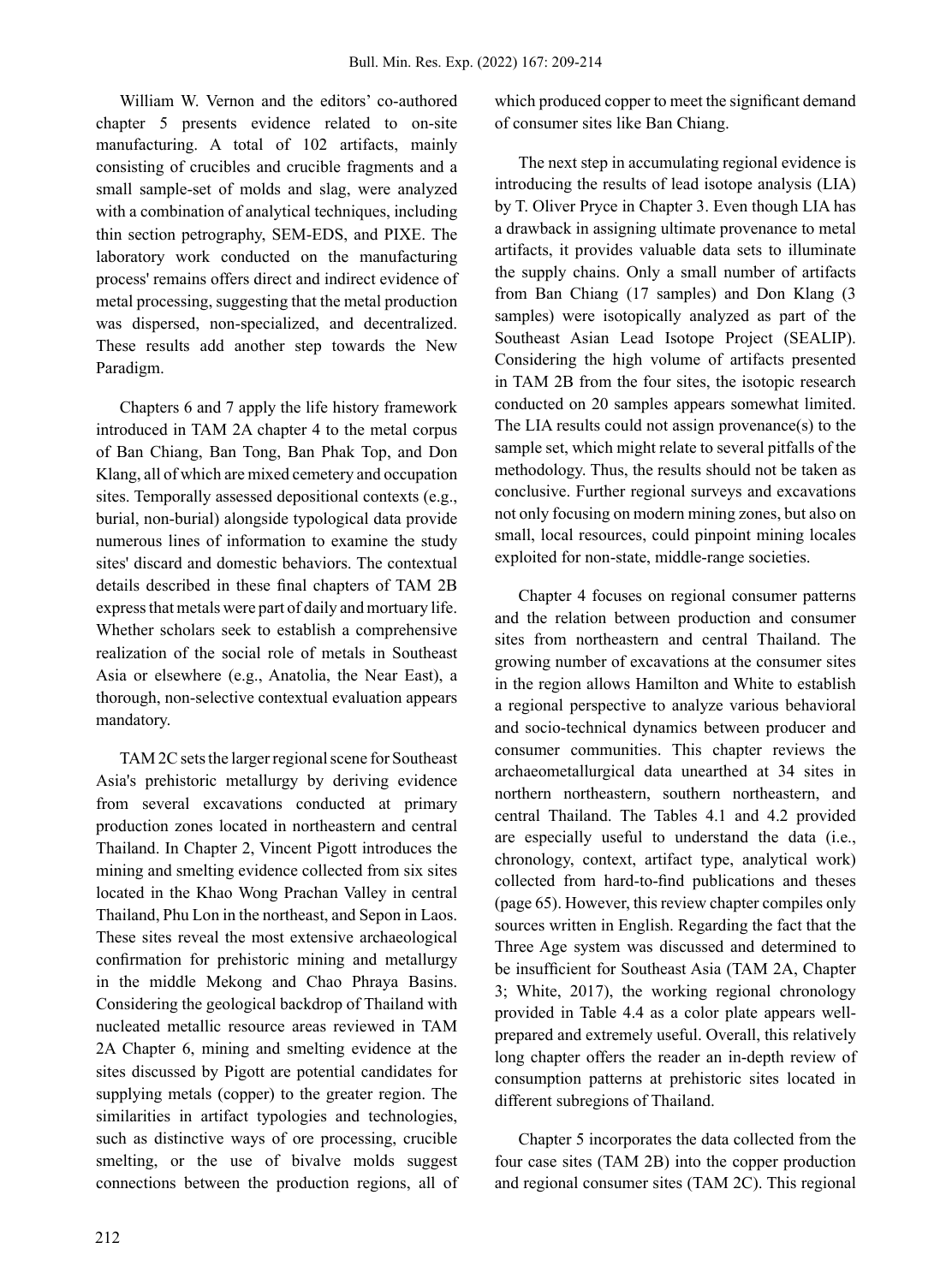perspective allows the editors to assess the variations and changes in metal in producer and consumer communities. This chapter's significance is the emphasis on the local variations in non-state societies, which indicate choices that have not been under the political or social control of elite groups. Copperbase metals have different social roles in the Thai subregions, and bronze was not a marker of wealth in the bronze age. While the authors admit some methodological and sampling differences between the four cases and the regional data when evaluated within the New Paradigm theoretical frame, the overall assessment related to diversity, decentralized production, and significance of community choices stand.

White presents the conclusive remarks in the very last chapter (Chapter 6) of these comprehensive monographs. The holistic approach established in the TAM volumes facilitates archeological and analytical data collection embedded in anthropological theories. The evidence-driven New Paradigm leads to a shift from the previous arguments, which highlighted copper-base metals as triggers of social complexity and inequality. White provides the reader with a short and sharp critique of Charles Higham's model of metal ages while also integrating Chernykh's (1980) Circumpontic Metallurgical Province framework into southeast Asia to propose a Southeast Asian metallurgical province (SEAMP) (White, 1982, 1988; Pigott, 1999). White notes at the preface of TAM 2A that the ultimate aim of their work is to build a foundation for present and future scholars of prehistoric technology. The last chapter of TAM 2C substantiates the objective of the decades of research.

#### **3. Discussion**

Ban Chiang and Southeast Asian metallurgy overall created fault lines among scholars. The TAM volumes will not put a full stop to disagreements among scholars on the chronology and Ban Chiang's significance in Southeast Asian prehistory, and they will not establish agreement among scholars' approaches to evaluate archaeological data. Nevertheless, White and Hamilton make an excellent case to change evolutionary perspectives molded around Southeast Asian metallurgy. The authors demand a shift from the conventional model (i.e., linear, normative, essentialist, and technologically deterministic) to a paradigm centered on technological systems, choices, styles, traditions, changes, and life history frameworks. Whether the chronology of the region changes or not, the anthropology of technology approach of the new model will stay effective, meaning that the epoch of working with selected data with a top-down approach is now over.

While the New Paradigm focuses on the extensive evidence collected from four sites located in northeast Thailand, this well-grounded model appears significant for regions beyond Southeast Asia. For example, the New Paradigm assessments resonate significantly with third millennium BC north-central Anatolian metallurgy. Decades of research focusing only on the so-called prestige goods, weapons, and elite objects in sites like Alaca Höyük do not reflect the complete picture of the social role of metals in these non-state societies. Arguments overstating the function of the majority of grave goods (e.g., prestige, luxury weapons), and heavily typology-based analyses of production and consumption patterns in the region spread the Childean narrative of metals as primary motivators of elite dominance and founders of social classes. A significant number of scholars choose to compress social inequality into metals. They do not want to integrate all available data and think out of their comfort zone, namely the Conventional Paradigm.

Hamilton and White noted that … evaluating whole assemblages has not been the norm at recent excavations at metal age sites in Thailand (TAM 2B, page 126). Evaluation of selected assemblages is precisely the case for the Anatolian bronze age. While continuous efforts have been put into examining collections from cemetery areas, non-mortuary contexts receive less attention. Such a perspective with an arbitrary selection of evidence will continue to overstate the role of metals in Anatolia. A recent study assessing the typological, contextual, and technical data as a whole indicates that the screenshots taken from the selected finds and alloys (i.e., bronze) are only tailoring roles for ancient Anatolian metallurgy (Dardeniz, 2020).

There is no evidence of top-down economic control in the third millennium BC north-central Anatolian sites. Accordingly, scholars should examine inter-societal relations in detail before suggesting hierarchical models. Accumulating evidence displaying high levels of variety in local